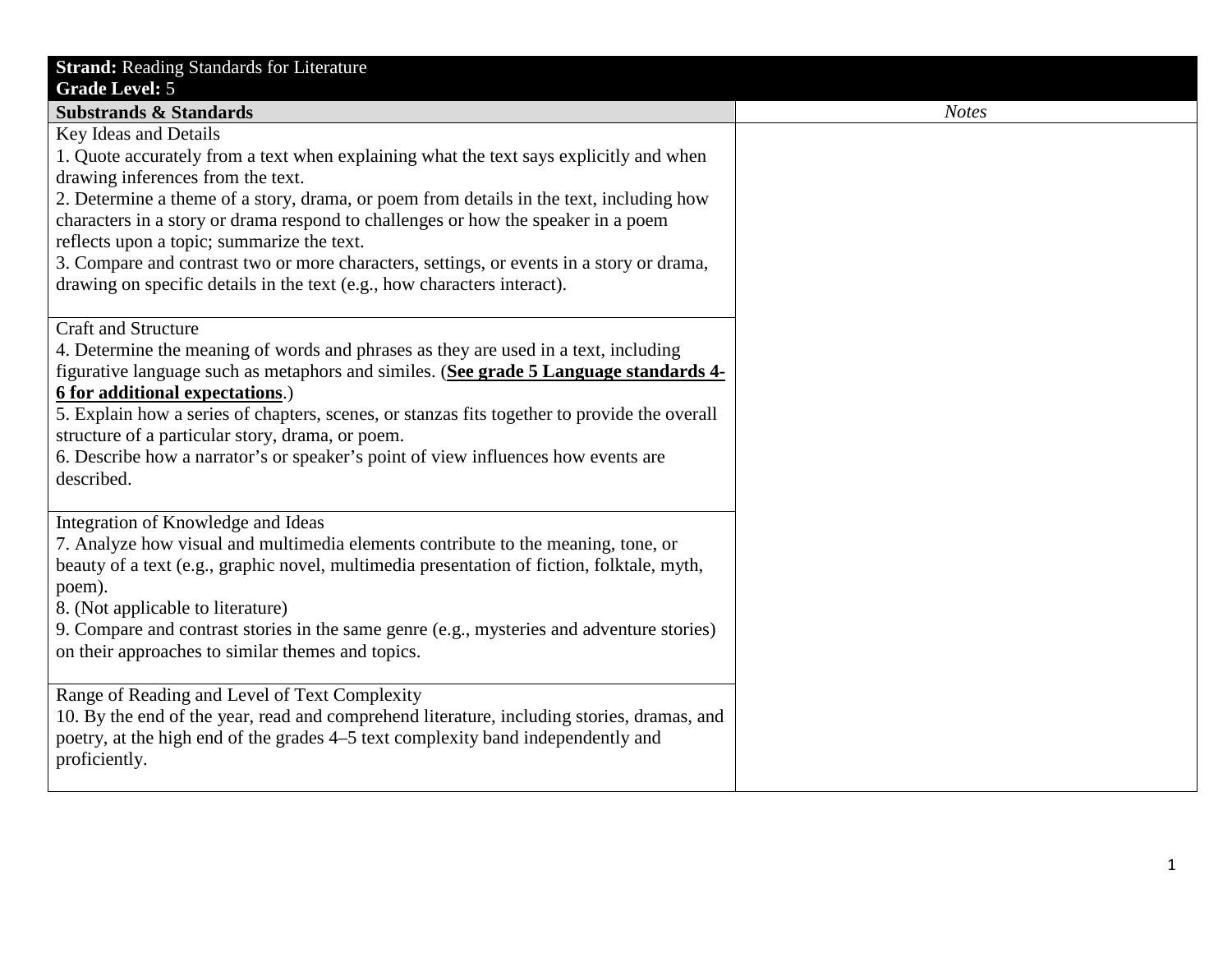| <b>Strand: Reading Standards for Informational Text</b>                                                                                                                      |
|------------------------------------------------------------------------------------------------------------------------------------------------------------------------------|
| <b>Grade Level: 5</b>                                                                                                                                                        |
| <b>Substrands &amp; Standards</b>                                                                                                                                            |
| Key Ideas and Details                                                                                                                                                        |
| 1. Quote accurately from a text when explaining what the text says explicitly and when                                                                                       |
| drawing inferences from the text.                                                                                                                                            |
| 2. Determine two or more main ideas of a text and explain how they are supported by key                                                                                      |
| details; summarize the text.                                                                                                                                                 |
| 3. Explain the relationships or interactions between two or more individuals, events,<br>ideas, or concepts in a historical, scientific, or technical text based on specific |
| information in the text.                                                                                                                                                     |
|                                                                                                                                                                              |
| <b>Craft and Structure</b>                                                                                                                                                   |
| 4. Determine the meaning of general academic and domain specific words and phrases in                                                                                        |
| a text relevant to a grade 5 topic or subject area. (See grade 5 Language standards 4-6                                                                                      |
| on page 15 for additional expectations.)                                                                                                                                     |
| 5. Compare and contrast the overall structure (e.g., chronology, comparison, cause/effect,                                                                                   |
| problem/solution) of events, ideas, concepts, or information in two or more texts.                                                                                           |
| 6. Analyze multiple accounts of the same event or topic, noting important similarities and                                                                                   |
| differences in the point of view they represent.                                                                                                                             |
|                                                                                                                                                                              |
| Integration of Knowledge and Ideas<br>7. Draw on information from multiple print or digital sources, demonstrating the ability                                               |
| to locate an answer to a question quickly or to solve a problem efficiently.                                                                                                 |
| 8. Explain how an author uses reasons and evidence to support particular points in a text,                                                                                   |
| identifying which reasons and evidence support which point(s).                                                                                                               |
| 9. Integrate information from several texts on the same topic in order to write or speak                                                                                     |
| about the subject knowledgeably.                                                                                                                                             |
|                                                                                                                                                                              |
| Range of Reading and Level of Text Complexity                                                                                                                                |
| 10. By the end of the year, read and comprehend informational texts, including                                                                                               |
| history/social studies, science, and technical texts, at the high end of the grades 4–5 text                                                                                 |
| complexity band independently and proficiently.                                                                                                                              |
|                                                                                                                                                                              |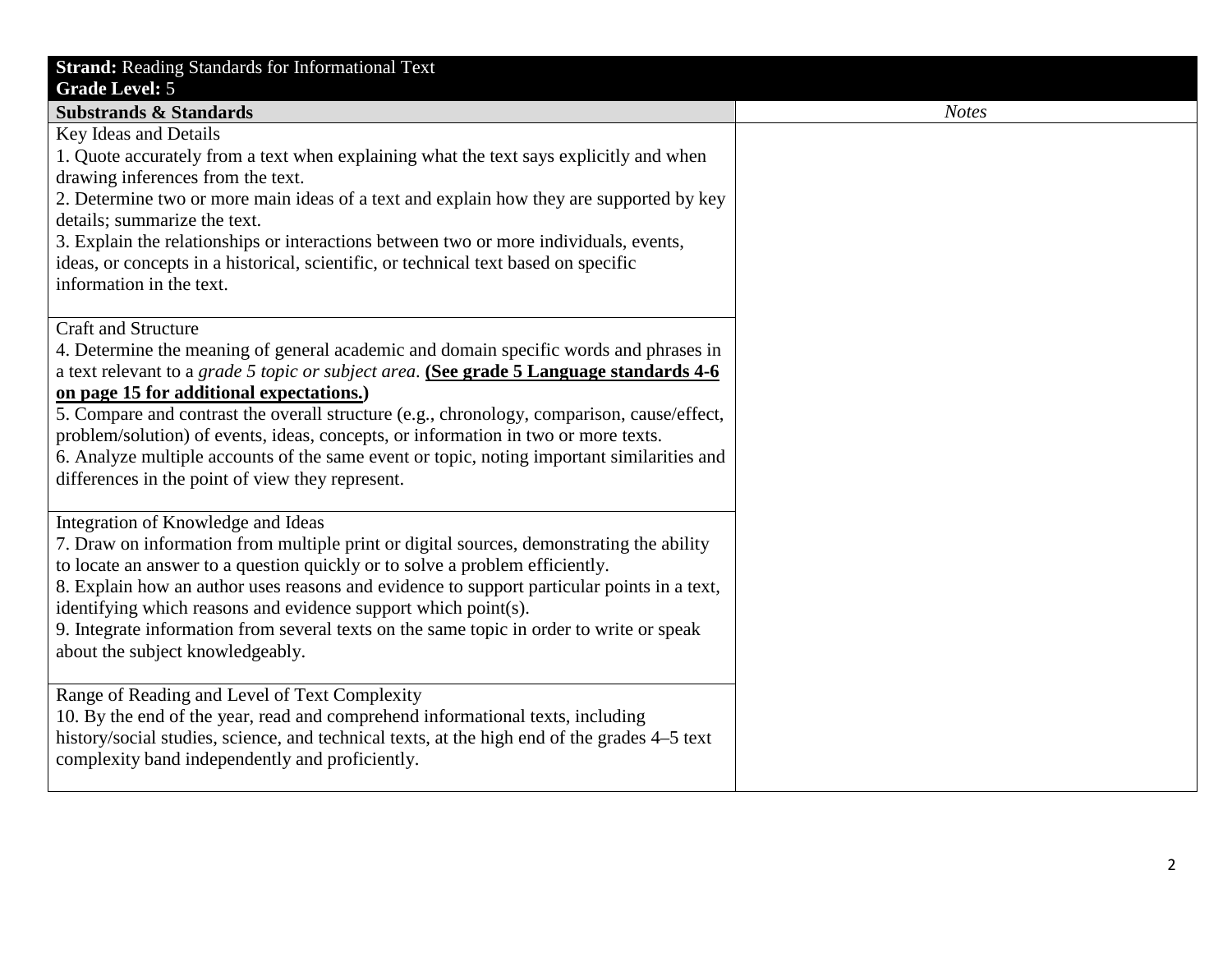| <b>Strand: Reading Standards: Foundational Skills</b>                                    |              |
|------------------------------------------------------------------------------------------|--------------|
| <b>Grade Level: 5</b>                                                                    |              |
| <b>Substrands &amp; Standards</b>                                                        | <b>Notes</b> |
| <b>Print Concepts</b>                                                                    |              |
| 1. n/a                                                                                   |              |
|                                                                                          |              |
| <b>Phonological Awareness</b>                                                            |              |
| 2. n/a                                                                                   |              |
|                                                                                          |              |
| Phonics and Word Recognition                                                             |              |
| 3. Know and apply grade-level phonics and word analysis skills in decoding words.        |              |
| a. Use combined knowledge of all letter-sound correspondences, syllabication patterns,   |              |
| and morphology (e.g., roots and affixes) to read accurately unfamiliar multisyllabic     |              |
| words in context and out of context.                                                     |              |
|                                                                                          |              |
| Fluency                                                                                  |              |
| 4. Read with sufficient accuracy and fluency to support comprehension.                   |              |
| a. Read on-level text with purpose and understanding.                                    |              |
| b. Read on-level prose and poetry orally with accuracy, appropriate rate, and expression |              |
| on successive readings.                                                                  |              |
| c. Use context to confirm or self-correct word recognition and understanding, rereading  |              |
| as necessary.                                                                            |              |
|                                                                                          |              |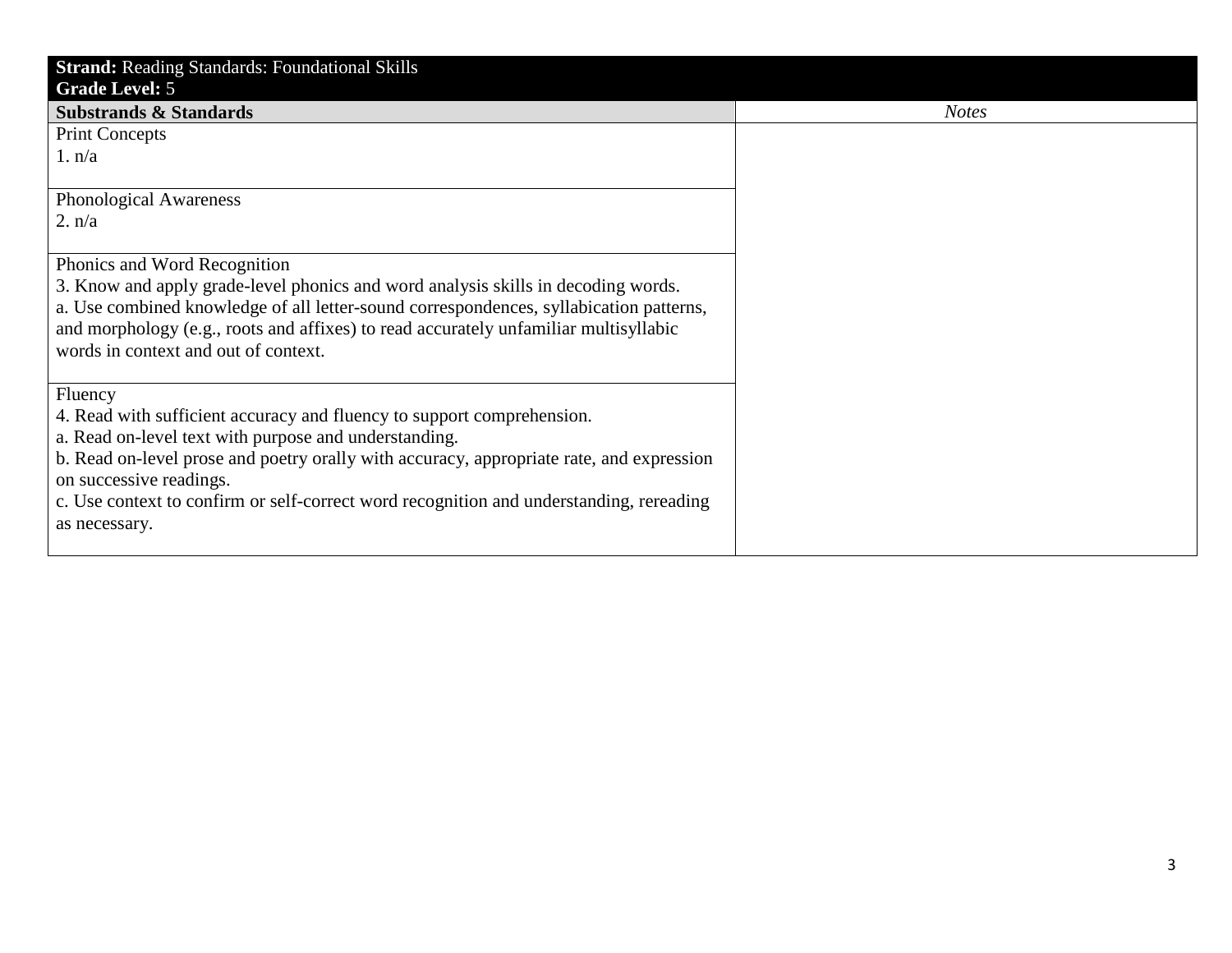| <b>Strand: Writing Standards</b>                                                               |              |
|------------------------------------------------------------------------------------------------|--------------|
| <b>Grade Level: 5</b>                                                                          |              |
| <b>Substrands &amp; Standards</b>                                                              | <b>Notes</b> |
| <b>Text Types and Purposes</b>                                                                 |              |
| 1. Write opinion pieces on topics or texts, supporting a point of view with reasons and        |              |
| information.                                                                                   |              |
| a. Introduce a topic or text clearly, state an opinion, and create an organizational structure |              |
| in which ideas are logically grouped to support the writer's purpose.                          |              |
| b. Provide logically ordered reasons that are supported by facts and details.                  |              |
| c. Link opinion and reasons using words, phrases, and clauses (e.g., <i>consequently</i> ,     |              |
| specifically).                                                                                 |              |
| d. Provide a concluding statement or section related to the opinion presented.                 |              |
| 2. Write informative/explanatory texts to examine a topic and convey ideas and                 |              |
| information clearly.                                                                           |              |
| a. Introduce a topic clearly, provide a general observation and focus, and group related       |              |
| information logically; include formatting (e.g., headings), illustrations, and multimedia      |              |
| when useful to aiding comprehension.                                                           |              |
| b. Develop the topic with facts, definitions, concrete details, quotations, or other           |              |
| information and examples related to the topic.                                                 |              |
| c. Link ideas within and across categories of information using words, phrases, and            |              |
|                                                                                                |              |
| clauses (e.g., in contrast, especially).                                                       |              |
| d. Use precise language and domain-specific vocabulary to inform about or explain the          |              |
| topic.                                                                                         |              |
| e. Provide a concluding statement or section related to the information or explanation         |              |
| presented.                                                                                     |              |
| 3. Write narratives to develop real or imagined experiences or events using effective          |              |
| technique, descriptive details, and clear event sequences.                                     |              |
| a. Orient the reader by establishing a situation and introducing a narrator and/or             |              |
| characters; organize an event sequence that unfolds naturally.                                 |              |
| b. Use narrative techniques, such as dialogue, description, and pacing, to develop             |              |
| experiences and events or show the responses of characters to situations.                      |              |
| c. Use a variety of transitional words, phrases, and clauses to manage the sequence of         |              |
| events.                                                                                        |              |
| d. Use concrete words and phrases and sensory details to convey experiences and events         |              |
| precisely.                                                                                     |              |
| e. Provide a conclusion that follows from the narrated experiences or events.                  |              |
|                                                                                                |              |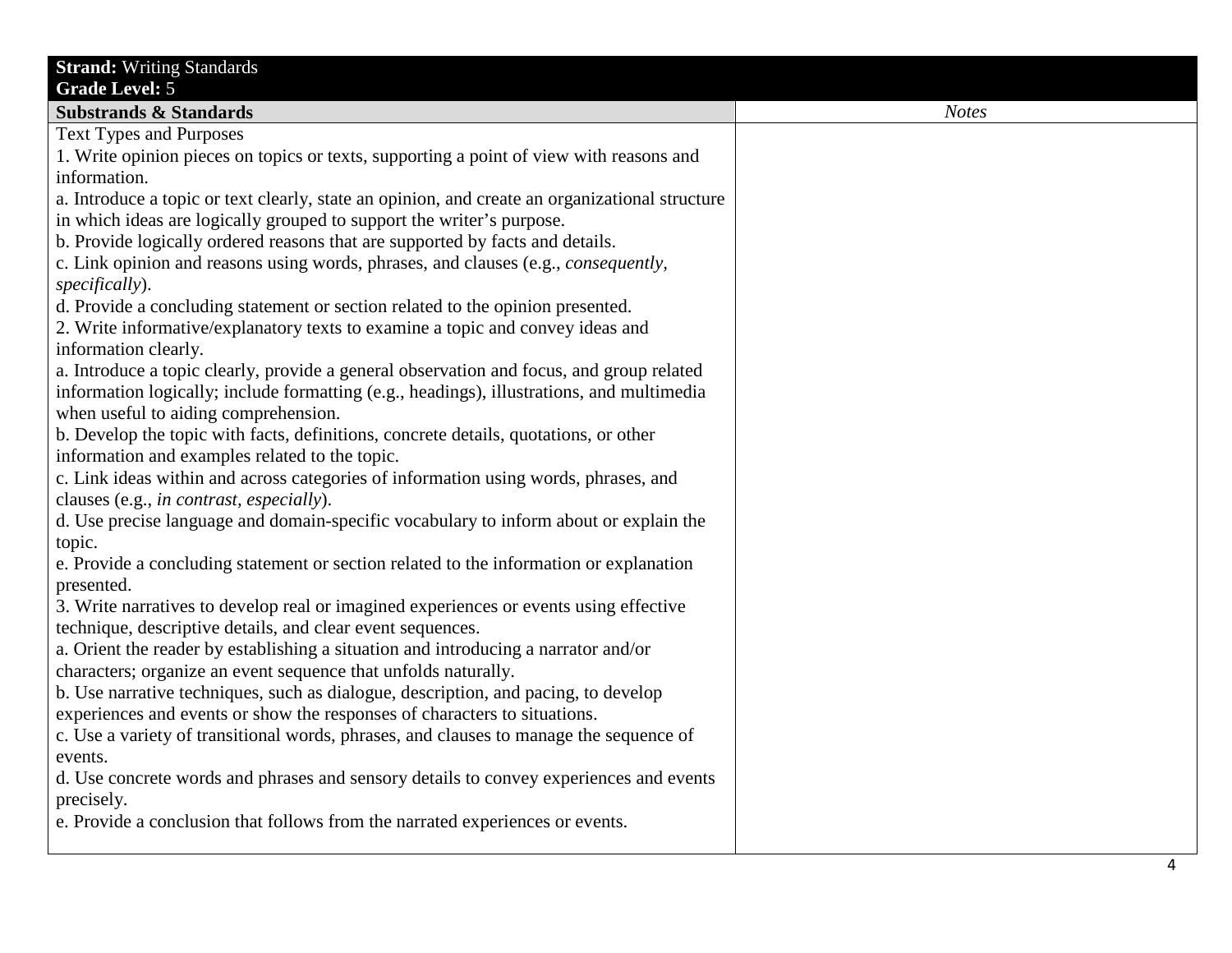| Production and Distribution of Writing<br>4. Produce clear and coherent writing (including multiple paragraph texts) in which<br>the development and organization are appropriate to task, purpose, and audience. (Grade-                                                                                                                                                    |
|------------------------------------------------------------------------------------------------------------------------------------------------------------------------------------------------------------------------------------------------------------------------------------------------------------------------------------------------------------------------------|
| specific expectations for writing types are defined in standards $1-3$ .)<br>5. With guidance and support from peers and adults, develop and strengthen writing as                                                                                                                                                                                                           |
| needed by planning, revising, editing, rewriting, or trying a new approach. (Editing for<br>conventions should demonstrate command of Language standards 1–3 up to and<br>including grade 5.)                                                                                                                                                                                |
| 6. With some guidance and support from adults, use technology, including the Internet, to<br>produce and publish writing as well as to interact and collaborate with others;<br>demonstrate sufficient command of keyboarding skills to type a minimum of two pages                                                                                                          |
| in a single sitting.                                                                                                                                                                                                                                                                                                                                                         |
| Research to Build and Present Knowledge<br>7. Conduct short research projects that use several sources to build knowledge through<br>investigation of different aspects of a topic.<br>8. Recall relevant information from experiences or gather relevant information from print<br>and digital sources; summarize or paraphrase information in notes and finished work, and |
| provide a list of sources.<br>9. Draw evidence from literary or informational texts to support analysis, reflection, and<br>research.                                                                                                                                                                                                                                        |
| a. Apply grade 5 Reading standards to literature (e.g., "Compare and contrast two or<br>more characters, settings, or events in a story or a drama, drawing on specific details in<br>the text [e.g., how characters interact]").                                                                                                                                            |
| b. Apply grade 5 Reading standards to informational texts (e.g., "Explain how an author<br>uses reasons and evidence to support particular points in a text, identifying which reasons<br>and evidence support which point[s]").                                                                                                                                             |
| Range of Writing<br>10. Write routinely over extended time frames (time for research, reflection, and<br>revision) and shorter time frames (a single sitting or a day or two) for a range of<br>discipline-specific tasks, purposes, and audiences.                                                                                                                          |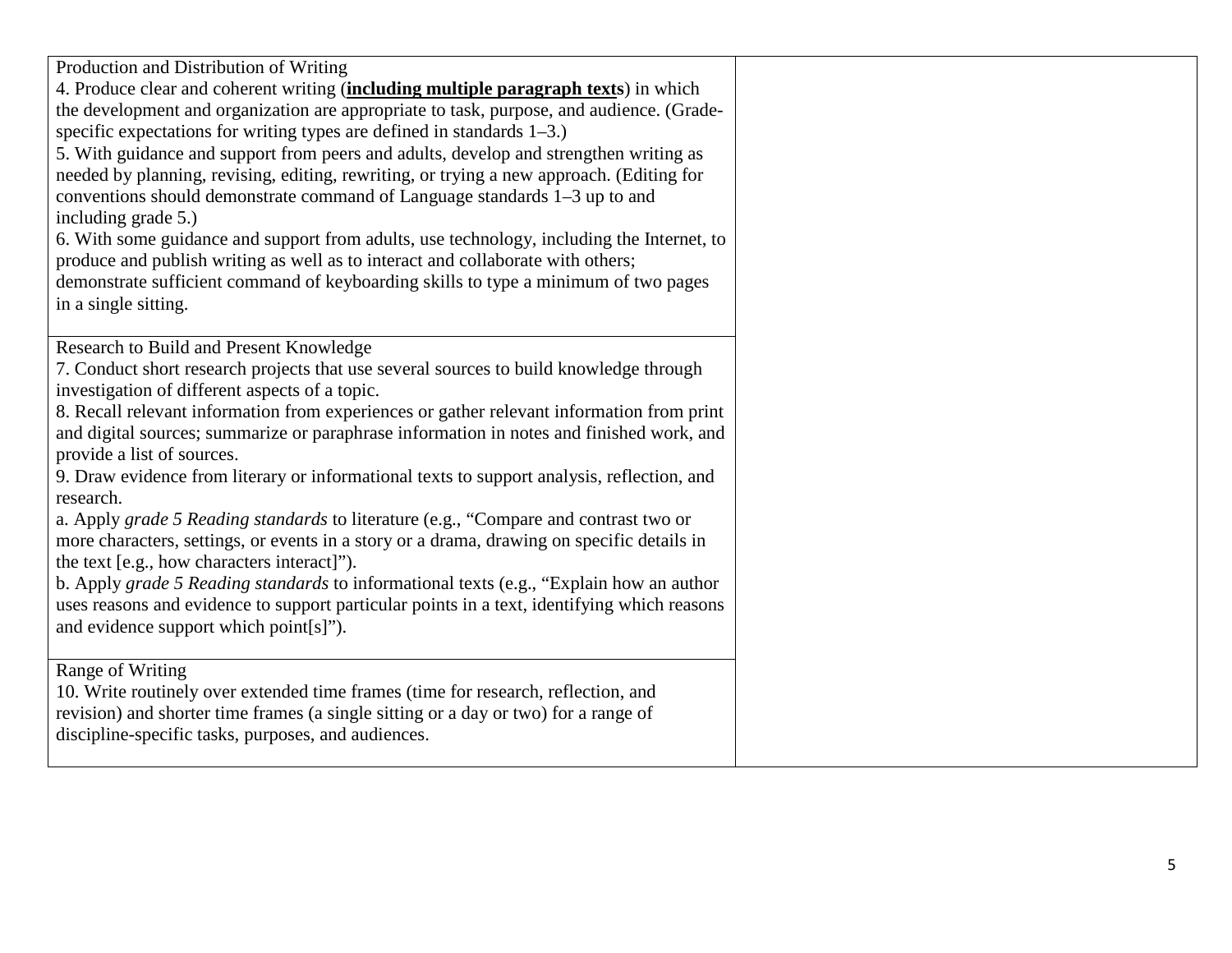| <b>Strand:</b> Speaking and Listening Standards                                                   |
|---------------------------------------------------------------------------------------------------|
| <b>Grade Level: 5</b>                                                                             |
| <b>Substrands &amp; Standards</b>                                                                 |
| Comprehension and Collaboration                                                                   |
| 1. Engage effectively in a range of collaborative discussions (one-on-one, in groups, and         |
| teacher-led) with diverse partners on <i>grade 5 topics and texts</i> , building on others' ideas |
| and expressing their own clearly.                                                                 |
| a. Come to discussions prepared, having read or studied required material; explicitly             |
| draw on that preparation and other information known about the topic to explore ideas             |
| under discussion.                                                                                 |
| b. Follow agreed-upon rules for discussions and carry out assigned roles.                         |
| c. Pose and respond to specific questions by making comments that contribute to the               |
| discussion and elaborate on the remarks of others.                                                |
| d. Review the key ideas expressed and draw conclusions in light of information and                |
| knowledge gained from the discussions.                                                            |
| 2. Summarize a written text read aloud or information presented in diverse media and              |
| formats, including visually, quantitatively, and orally.                                          |
| 3. Summarize the points a speaker or media source makes and explain how each claim                |
| is supported by reasons and evidence, and identify and analyze any logical fallacies.             |
|                                                                                                   |
| Presentation of Knowledge and Ideas                                                               |
| 4. Report on a topic or text or present an opinion, sequencing ideas logically and using          |
| appropriate facts and relevant, descriptive details to support main ideas or themes; speak        |
| clearly at an understandable pace.                                                                |
| a. Plan and deliver an opinion speech that: states an opinion, logically sequences                |
| evidence to support the speaker's position, uses transition words to effectively link             |
| opinions and evidence (e.g., consequently and therefore), and provides a concluding               |
| statement related to the speaker's position.                                                      |
| b. Memorize and recite a poem or section of a speech or historical document using                 |
| rate, expression, and gestures appropriate to the selection.                                      |
| 5. Include multimedia components (e.g., graphics, sound) and visual displays in                   |
| presentations when appropriate to enhance the development of main ideas or themes.                |
| 6. Adapt speech to a variety of contexts and tasks, using formal English when appropriate         |
| to task and situation. (See grade 5 Language standards 1 and 3 for specific expectations.)        |
|                                                                                                   |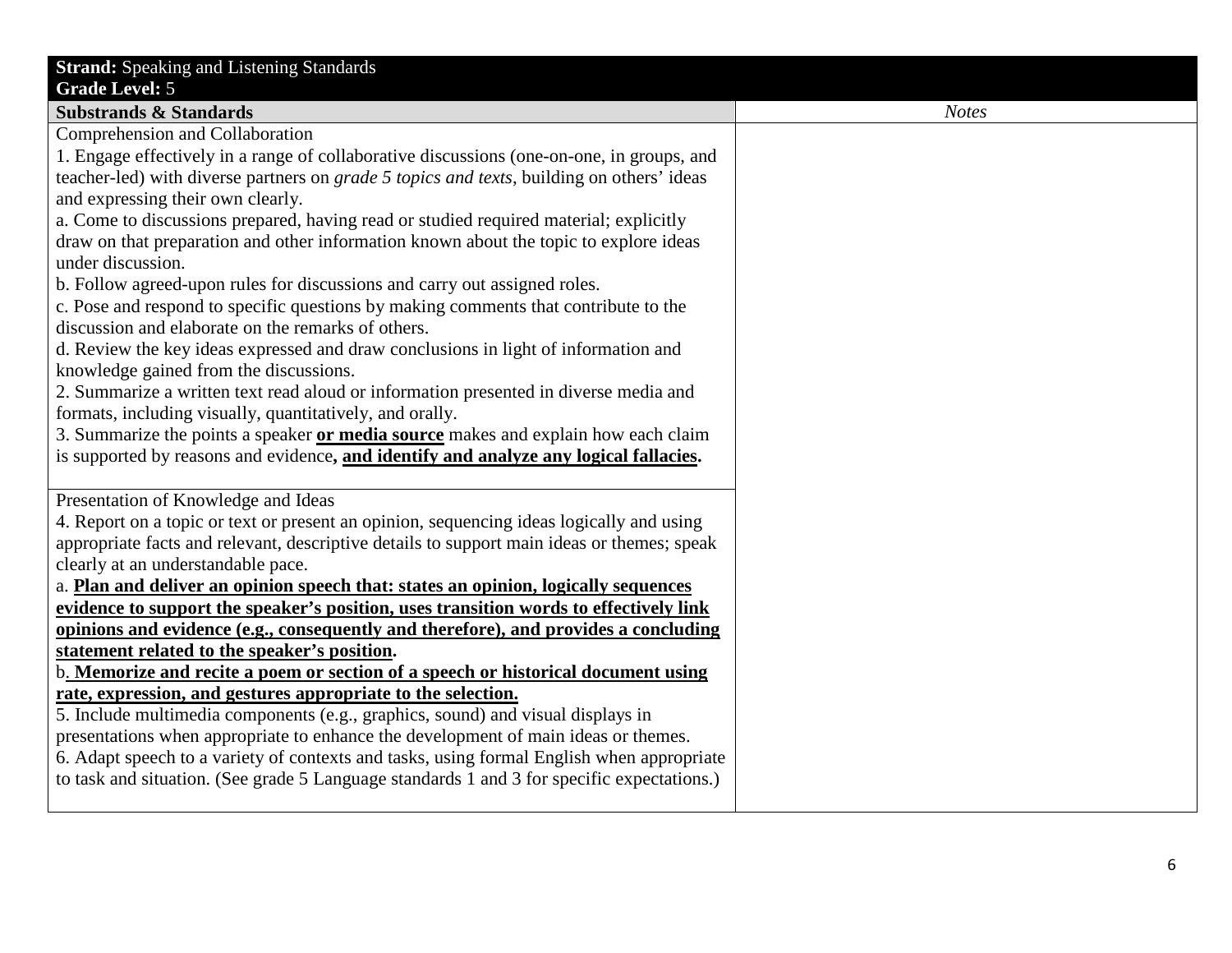| <b>Strand: Language Standards</b><br><b>Grade Level: 5</b>                                                                                                                                                                                                                                                                                                                                                                                                                                                                                                                                                                                                                                                                                                                                                                                                                                                                                                                                                                                                                                                                                                                                                                                                                                      |              |
|-------------------------------------------------------------------------------------------------------------------------------------------------------------------------------------------------------------------------------------------------------------------------------------------------------------------------------------------------------------------------------------------------------------------------------------------------------------------------------------------------------------------------------------------------------------------------------------------------------------------------------------------------------------------------------------------------------------------------------------------------------------------------------------------------------------------------------------------------------------------------------------------------------------------------------------------------------------------------------------------------------------------------------------------------------------------------------------------------------------------------------------------------------------------------------------------------------------------------------------------------------------------------------------------------|--------------|
| <b>Substrands &amp; Standards</b>                                                                                                                                                                                                                                                                                                                                                                                                                                                                                                                                                                                                                                                                                                                                                                                                                                                                                                                                                                                                                                                                                                                                                                                                                                                               | <b>Notes</b> |
| <b>Conventions of Standard English</b><br>1. Demonstrate command of the conventions of standard English grammar and usage<br>when writing or speaking.<br>a. Explain the function of conjunctions, prepositions, and interjections in general and<br>their function in particular sentences.<br>b. Form and use the perfect (e.g., I had walked; I have walked; I will have walked) verb<br>tenses.<br>c. Use verb tense to convey various times, sequences, states, and conditions.<br>d. Recognize and correct inappropriate shifts in verb tense.<br>e. Use correlative conjunctions (e.g., either/or, neither/nor).<br>2. Demonstrate command of the conventions of standard English capitalization,<br>punctuation, and spelling when writing.<br>a. Use punctuation to separate items in a series.<br>b. Use a comma to separate an introductory element from the rest of the sentence.<br>c. Use a comma to set off the words yes and no (e.g., Yes, thank you), to set off a tag<br>question from the rest of the sentence (e.g., It's true, isn't it?), and to indicate direct<br>address (e.g., Is that you, Steve?).<br>d. Use underlining, quotation marks, or italics to indicate titles of works.<br>e. Spell grade-appropriate words correctly, consulting references as needed. |              |
| Knowledge of Language<br>3. Use knowledge of language and its conventions when writing, speaking, reading, or<br>listening.<br>a. Expand, combine, and reduce sentences for meaning, reader/listener interest, and style.<br>b. Compare and contrast the varieties of English (e.g., dialects, registers) used in stories,<br>dramas, or poems.                                                                                                                                                                                                                                                                                                                                                                                                                                                                                                                                                                                                                                                                                                                                                                                                                                                                                                                                                 |              |